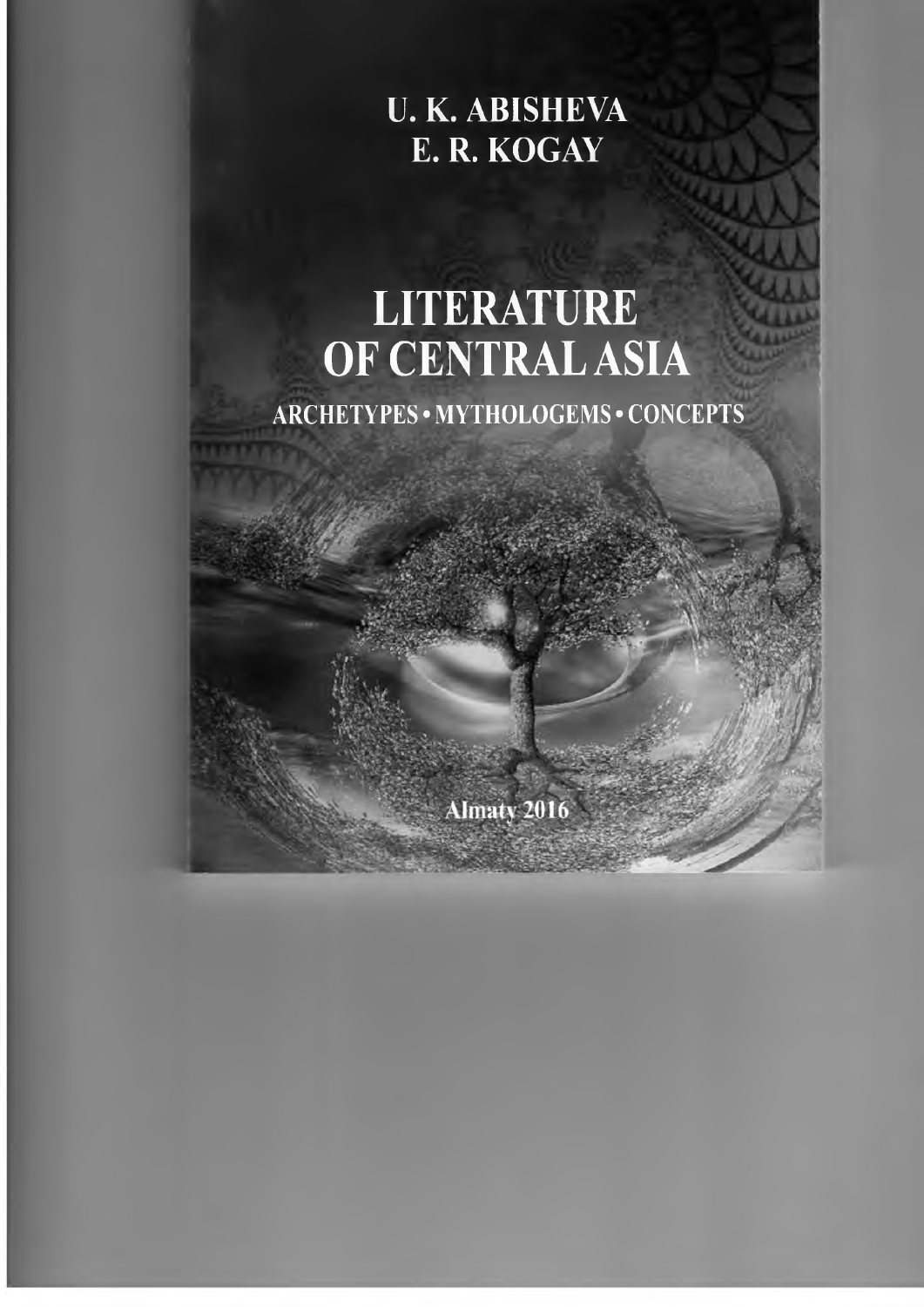### **AL-FARABI KAZAKH NATIONAL UNIVERSITY**

U. K. Abisheva, E. R. Kogay

# LITERATURE OF CENTRAL ASIA Archetypes • Mythologems • Concepts

**Almaty Kazakh University Press** 2016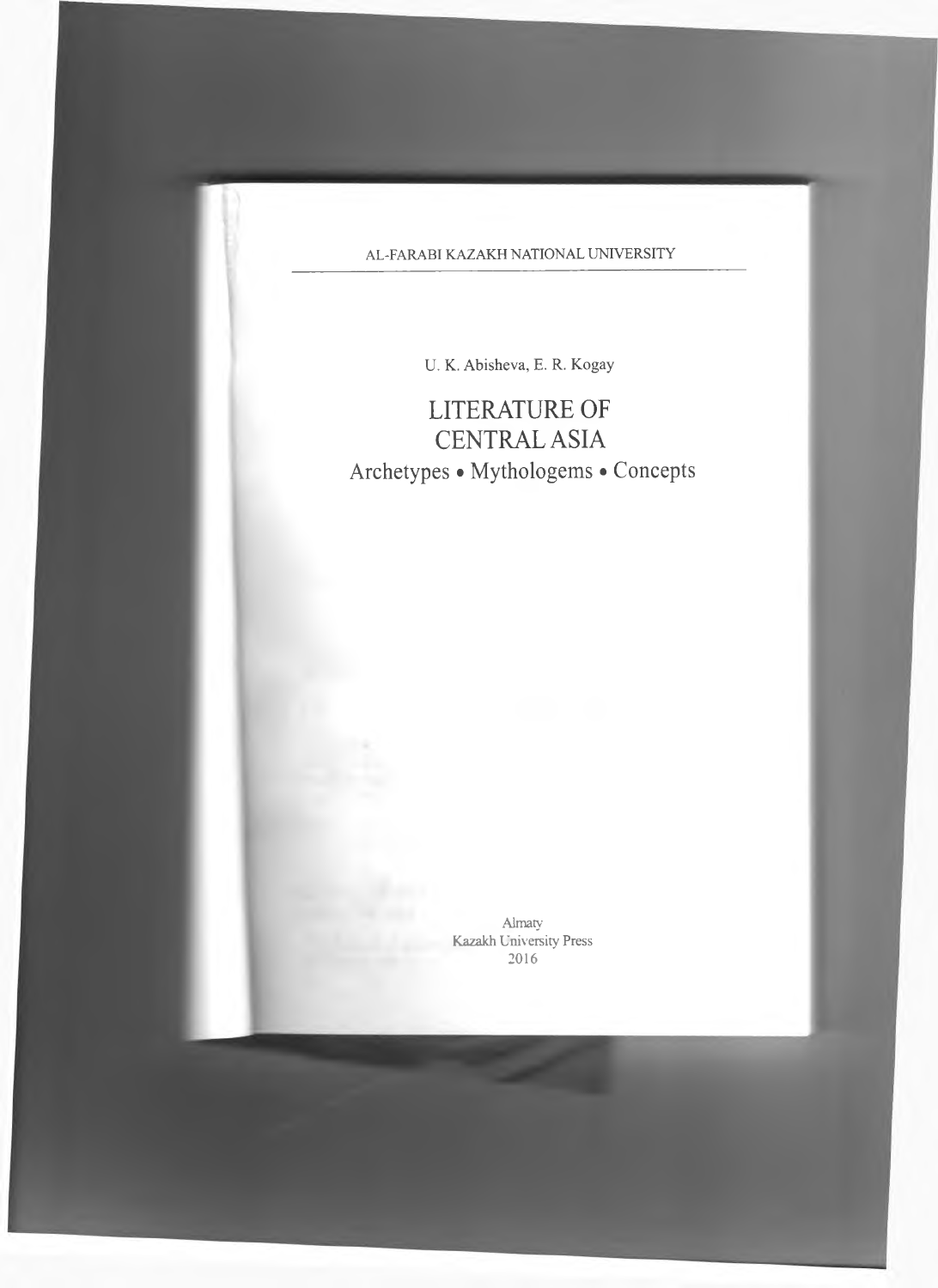#### UDC 821.512.122.0 LBC 83.3 (5 Каз) A 15

Approved for publication by the Academic Board *of the Department of Philology and World Languages* and Editorial-Publishing Board of KazNU named after Al-Farabi

*The authors express their heartfelt acknowledgements to the Committee on Science of the Ministry for Education and Science of the Republic of Kazakhstan for their financial support (Grant 0878 / GF 3)*

#### **Reviewer:**

Doctor of Philosophical Sciences, Professor *L.B. Safronova* Doctor of Philosophical Sciences, Professor O.B. Altynbekova

#### **Abisheva U.K., Kogay E.R.**

A 15 Literature of Central Asia. Archetypes, Mythologems, Concepts: monograph: trans. from rus. / U.K. Abisheva, E.R. Kogay. - Almaty: Kazakh University Press, 2016. - 192 p. **ISBN 978-601-04-1774-8**

The monograph deals with a study of the prose and poetry of Kazakhstan to comprise the period from 1970 to 2000, including contextual links with national literatures of Central Asia. It covers the system of images, archetypic origins, and the sphere of concepts as reflected in regional literature.

The monograph is meant for teachers and students of Philology Departments, language and literature teachers, as well as general readership.

> **UDC 821.512.122.0 LBC 83.3 (5 Каз)**

ISBN 978-601-04-1774-8 © Abisheva, U.K., Kogay E.R., 2016 © Al-Farabi KazNU, 2016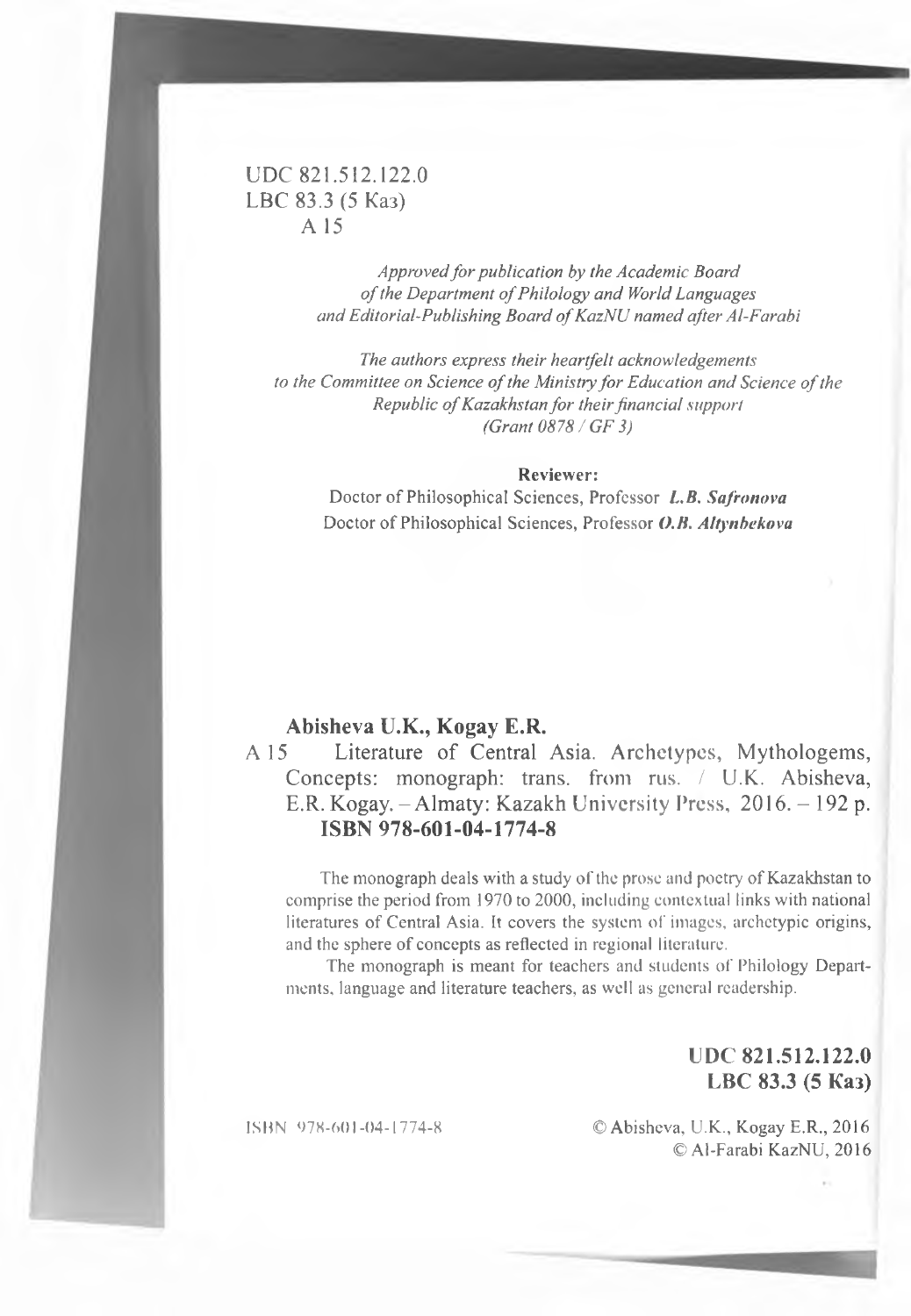#### **CONTENTS**

I

I

#### **CENTRAL ASIA AS A CULTURAL AND CIVILIZATIONAL ENTITY**

| $U$ K $=$ Abisheva   | Challenges of Regional Literature Study in Modern   | 5  |
|----------------------|-----------------------------------------------------|----|
| <b>U.K.</b> Abisheva |                                                     | 14 |
|                      | 1. Central Asia as a Cultural and Historical Region | 14 |
|                      | 2. Tengriism as a Pre-Islamic Religion in Central   |    |
|                      | Asia. The Ancient Turkoman's Universe               | 17 |
|                      |                                                     | 23 |
|                      |                                                     | 25 |
|                      |                                                     | 28 |
|                      |                                                     | 29 |

#### **M\ IHOPOETICS OF LITERATURE OF CENTRAL ASIA**

| $\left\{\right $ A MARING | Mythologem of Bactrian and Aruana                                                           |    |
|---------------------------|---------------------------------------------------------------------------------------------|----|
|                           |                                                                                             | 33 |
|                           |                                                                                             | 33 |
|                           | 2. Homeland Calls. «White Aruan» by Satimzhan                                               |    |
|                           |                                                                                             | 36 |
|                           | 3. The Law of the New World. «Boura» by                                                     |    |
|                           |                                                                                             | 37 |
|                           | 4. The Intermedium between the Heaven and                                                   |    |
|                           | Larth. «The Day Lasts More Than a Hundred                                                   |    |
|                           | Years» by Chinghiz Aitmatov (Kyrgyzstan)                                                    | 39 |
|                           | 5. A Myth Dissolved in the Everday. «The Iner» by                                           |    |
|                           |                                                                                             | 42 |
| Withhere                  | Metaphysics of Desert in Literature of Central Asia                                         | 45 |
|                           | 1. Peculiarities of the Geopoetical Image                                                   | 46 |
|                           | 2. Songs of Sands. «Singing Dunes» by Oralkhan                                              |    |
|                           |                                                                                             | 50 |
|                           | <b>1 I verlasting Time in Unbounded Space. «Tarazi's</b>                                    |    |
|                           | Iurtone» by Timur Pulatov (Uzbekistan)<br><b>Example tion in Desert.</b> «Thirty Three Love | 53 |
|                           | Stortem by Timur Zulfikarov (Tajikistan)                                                    | 58 |
|                           |                                                                                             |    |

x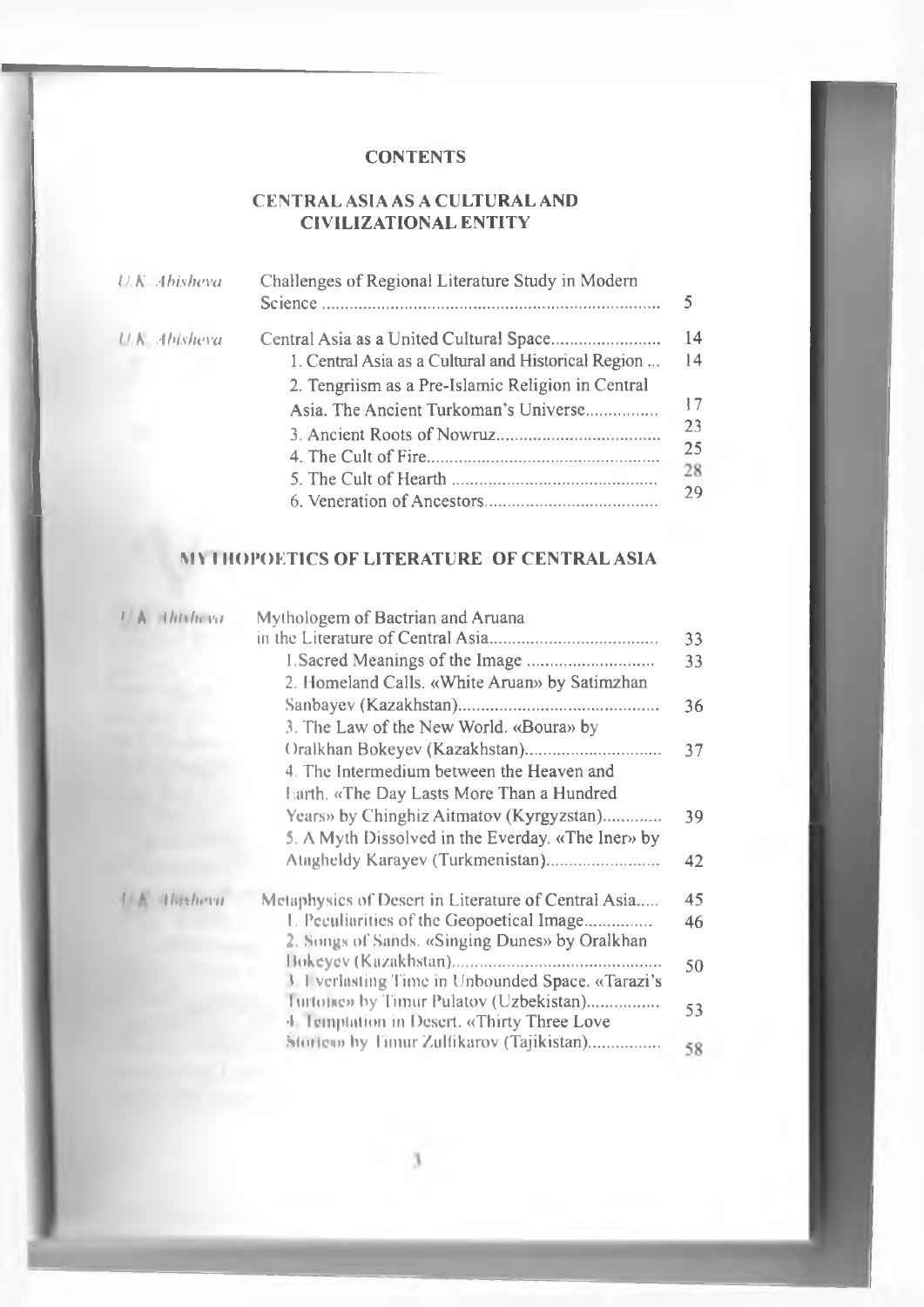|               | 5. The Vengeance of Desert. «Ustyurt» by Salomat                                                                                                                                                     | 66                       |
|---------------|------------------------------------------------------------------------------------------------------------------------------------------------------------------------------------------------------|--------------------------|
|               | 6. The Magic Stare of the Desert «The Stranger»<br>by Atajan Taghan (Turkmenistan)                                                                                                                   | 67                       |
| U.K. Abisheva | Mythopoetical Specifics of the Literature of Central<br>Asia (Prose by A. Zhaksylykov and T. Pułatov)<br>1. The Mythological Metacode of «Dreams of<br>the Wretched», the Novel by Aslan Zhaksylykov | 74<br>75                 |
|               | 2. The Mythologeme of the Vulture. «The<br>Property», the Short Novel by Timur Pulatov                                                                                                               | 82                       |
|               | <b>LITERATURE OF CENTRAL ASIA:</b><br><b>SPHERE OF CONCEPTS</b>                                                                                                                                      |                          |
| E.R. Kogay    | The Universal of Human Existence:                                                                                                                                                                    | 88                       |
| E.R. Kogay    | Space of Human Infinite Being:<br>2. Ancient Town:<br>3. The Modern Town:                                                                                                                            | 110<br>113<br>131<br>133 |
| E.R. Kogay    | Space in the Conceptual Worldview of Central Asia                                                                                                                                                    | 141                      |
| E.R. Kogay    | The Eye of Heaven on Earth: Concept of «Issyk-Kul»<br>in Works by Ch.T. Aitmatov and B. Kanapyanov                                                                                                   | 150                      |
| E.R. Kogay    | The Sacred Rock: Concept of «Tamga-Tas» in Writings                                                                                                                                                  | 158                      |
| E.R. Kogay    | Human Vicinity: Interpretation of the Concept of                                                                                                                                                     | 171                      |
| E.R. Kogav    | Celestial Axis: Interpretation of the Concept of «Tree»                                                                                                                                              | 180                      |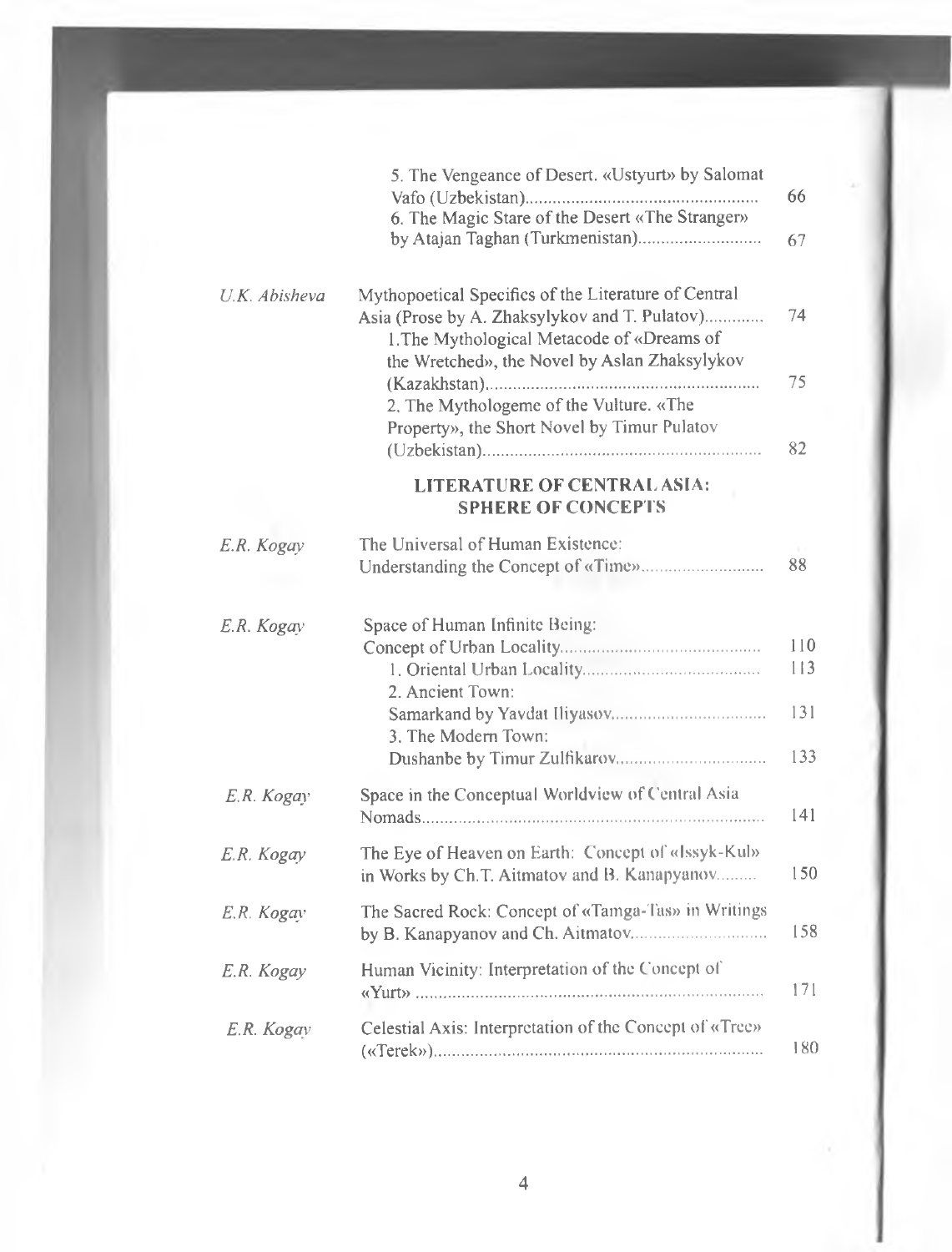## CENTRAL ASIA AS A CULTURAL AND CIVILIZATIONAL ENTITY

*U.K. Abisheva*

#### **( IIALLENGES OF REGIONAL LITERATURE STUDY IN MODERN SCIENCE**

Various forms of literary links and typological observations<br>became the subject of comparative literary studies long<br>ago. Focusing on certain phenomena repeatedly occurring<br>in different national literatures enables researc arious forms of literary links and typological observations became the subject of comparative literary studies long ago. Focusing on certain phenomena repeatedly occurring common features and certain regularities of interethnic nature. «Comparison, i.e. establishment of similarities and differences between historical phenomena and explanation of the latter appears to be an integral part of any historical research. The prominent comparativisi V.M. Zhirmunsky wrote, «Comparison would not destroy specifics of a phenomenon under study (individual, national, historical); moreover, it is only through comparison, i.e. identification of similarities and differences, one can determine the specifics» [1,177].

Researchers' efforts are currently focused on regularities and trends in development of different national literatures, including identification of the universal, pan-human and unique in the artistic picture of the world. Though unique, original, independent and inimitable, each ethnos exists in a continuous dialogue with the others. The dialogue between ethnoses, between cultures and literatures is predetermined by human nature itself which is mirrored in the literary process.

*Studying regional literature,* with its wide range of identifications, its own axiology and anthropology, etc. is regarded as an important research area. Literary regions are perceived as «cultural nests» characterized by a special local mentality and a versatile territorial, national